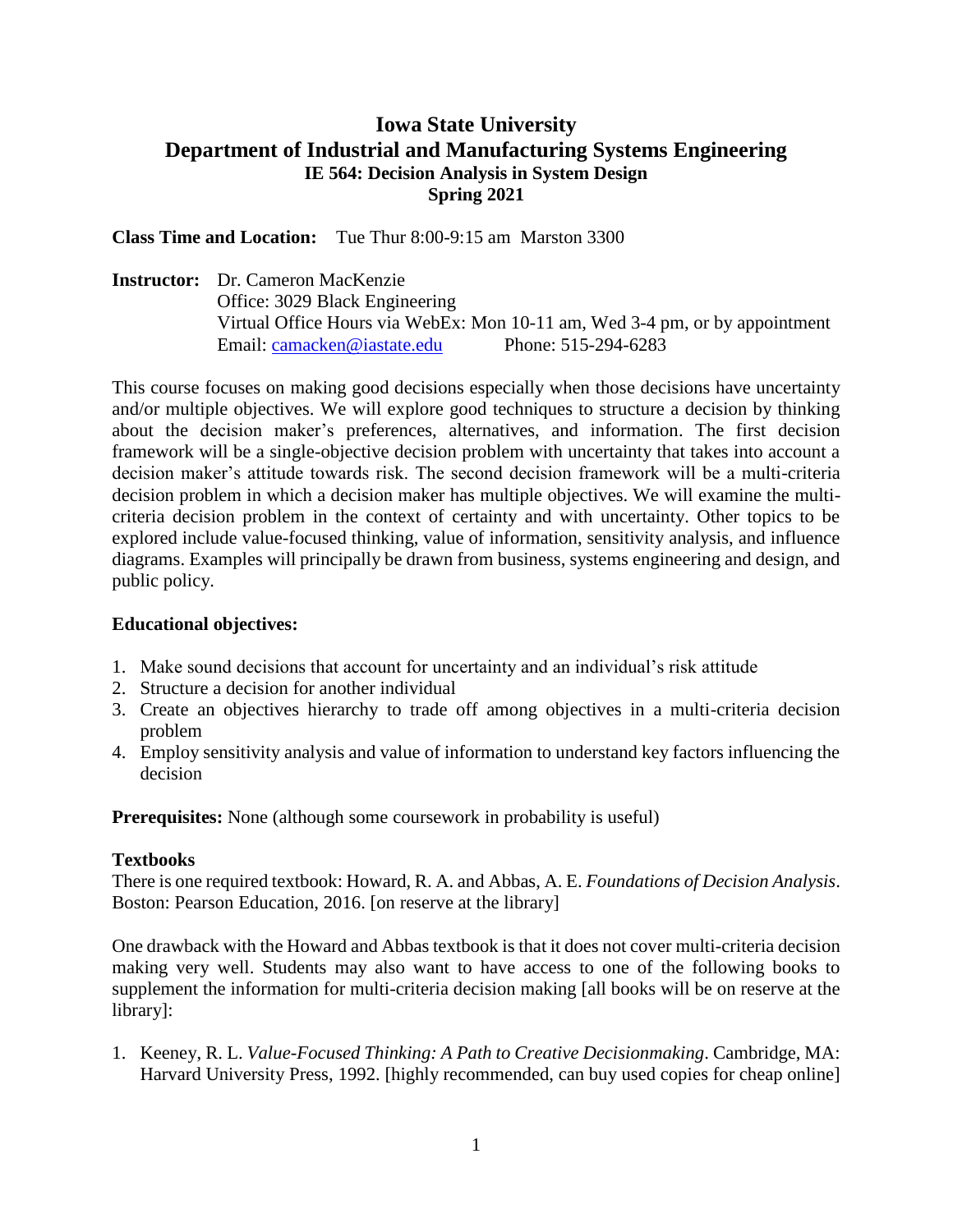- 2. Chelst, K. R. and Canbolat, Y. B. *Value-Added Decision Making for Managers*. Boca Raton, FL: CRC Press, 2012. [Chapters 4-6 are quite good for multi-criteria decision making.]
- 3. Hammond, J. S., Keeney, R. L., and Raiffa, H. *Smart Choices: A Practical Guide to Decision Making Better Decisions*. Boston, MA: Harvard Business School Press, 1999. [A small book that gives a good general overview but does not have a lot of technical detail.]

A few articles will also be provided for more background on multi-criteria decision making.

| Grading:       |     |
|----------------|-----|
| Homework       | 15% |
| <b>Quizzes</b> | 15% |
| Case studies   | 30% |
| Term paper     | 40% |

## **Grading scale:**

| Grade | <b>Percent range</b> | Grade | Percent range |
|-------|----------------------|-------|---------------|
| А     | $94 - 100$           |       | $73 - 76$     |
| A-    | $90 - 93$            | C-    | $70 - 72$     |
| $B+$  | $87 - 89$            | D+    | $67 - 69$     |
| B     | $83 - 86$            |       | $63 - 66$     |
| $B -$ | $80 - 82$            | D-    | $60 - 62$     |
|       | $77 - 79$            | F     | < 60          |

This scale represents the worst possible grading scale I will use, and the grades may be rounded up to benefit the students.

**Homework:** There will be approximately 6-8 homework assignments during the semester. The goals of the homework will be on conceptual understanding, solving problems in Excel, and preparation for the case studies. Unless otherwise stated, students can work together on the homework, but each student must hand in his or her own work. Each homework will have a due date, but I will be flexible on many of the due dates. It is the student's responsibility to ask me for an extension (preferably before the due date), and it is my discretion to grant an extension. No homework will be accepted after solutions to that homework are posted.

**Quizzes:** There will be 3-5 quizzes throughout the semester. The goal of these quizzes will be on ensuring students can implement the mechanics of what is taught. These quizzes will be provided on Canvas and will have a due date. You will be able to take the quiz as many times as you wish until the due date. More details will be provided about the quizzes. You will have either a quiz or homework assignment (but not both) due during Prep Week.

**Case studies:** There will be two case studies during the semester, which will require each student to individually put together a PowerPoint presentation. For each case study, half of the students will be randomly chosen to present his or her presentation to me online. The case studies will serve as a sort of examination, and students are forbidden from discussing the case study with other students.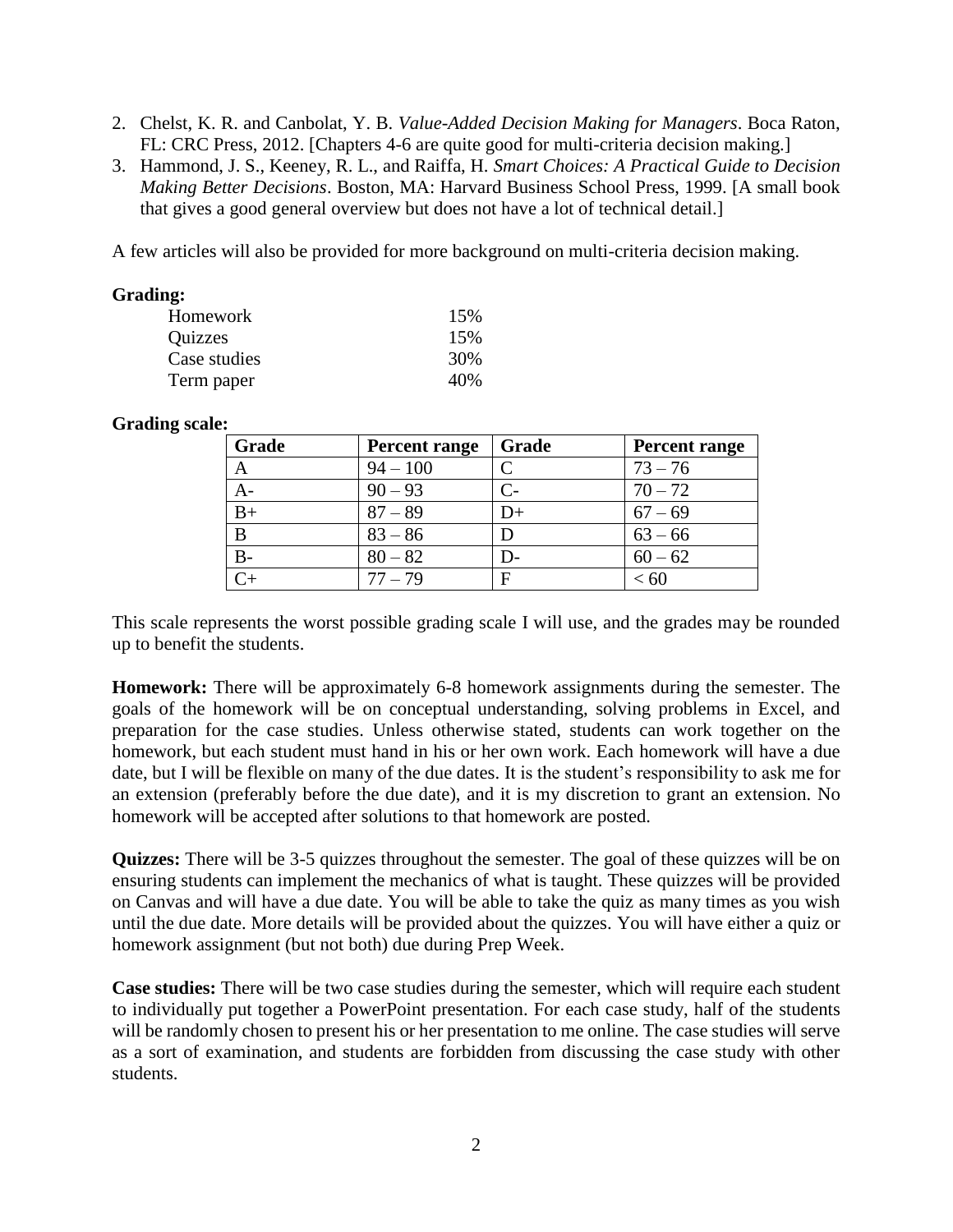**Term paper**: Each student will be required to submit a term paper analyzing a decision that is derived from his or her research or professional experience. The term paper will be written in three sections during the semester with opportunities to receive feedback and to revise the first two sections. The final version of the term paper will be due on Wednesday, May 5.

**Use of Canvas:** I will be using Canvas to make announcements about the class and to post homework assignments, additional reading, and notes from the class. Students should submit their homework via Canvas.

If you have a question that is appropriate for the entire class (e.g., questions about homework or lectures), please post that question on Canvas in the discussion section, and I will answer it there. If you have a question that is private (e.g., request for an extension on a homework, questions about grading an assignment), please email me. You can always ask me any type of question in person or via phone.

**Topics covered in this class** (in roughly this order)

- Structuring a decision
- Probability basics
- Decision trees
- Utility theory
- Value of clairvoyance and information
- Sensitivity analysis
- Structuring multi-objective decisions
- Multi-attribute value theory
- Tornado diagrams
- Probability encoding
- Influence or decision diagrams
- Multi-attribute utility theory

**My commitment to you:** I will do my best to respond to your questions quickly, whether you email me, post a question on Canvas, or leave a phone message. You are welcome to contact me by any of these methods. I will also come to class prepared and work to give stimulating lectures while teaching the material that I think is important for you to learn. As the lesson plan changes, I will update you both verbally and via Canvas.

I will strive to grade homework within two weeks, and I will provide feedback on your case study presentations and term papers. In summary, I am committed to helping you learn the material and improve your mathematical modeling, problem-solving, and communication skills.

**Academic Dishonesty:** The class will follow Iowa State University's policy on academic dishonesty. Anyone suspected of academic dishonesty will be reported to the [Dean of Students](http://www.dso.iastate.edu/ja/academic/misconduct.html)  [Office.](http://www.dso.iastate.edu/ja/academic/misconduct.html)

*Note:* Copying and pasting from the Internet is considered plagiarism and is academically dishonest. If you do it for an assignment or for the term paper, you will receive a 0 for that assignment. You must write things in your own words!